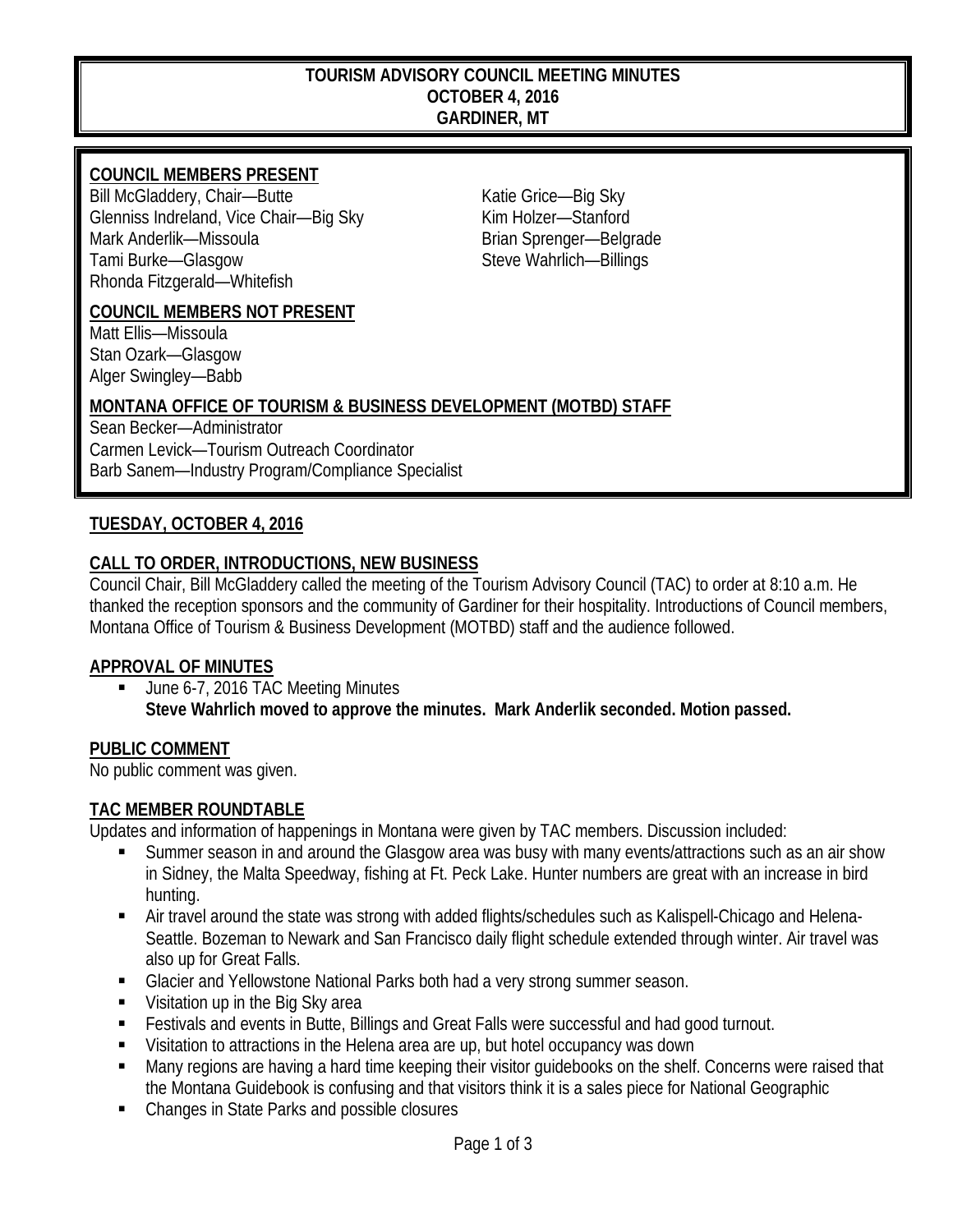## **ELECTION OF OFFICERS**

The Nominating Committee recommended that Bill McGladdery remain the TAC Chair and for Glenniss Indreland to remain as TAC Vice Chair.

#### **Rhonda Fitzgerald moved to accept the recommendation of the nominating committee. Mark Anderlik seconded. Motion passed.**

## **TAC BUSINESS**

**Executive Committee**—Bill McGladdery, Chair

Discussion at the Executive Committee meeting included:

- Legislative issues—Focus of discussion was to protect marketing dollars.
- TAC member appointments—Sean Becker said that new and reappointments would be announced soon. Kim Holzer stated that she is disappointed in the appointment process in that Mark Anderlik was notified after he traveled to Gardiner for this meeting that he would not be reappointed to the Council while Rhonda Fitzgerald and Bill McGladdery were notified several weeks ago that they would be reappointed.

#### **Marketing Committee/Audits**—Glenniss Indreland, Chair

The Marketing Committee recommended final approval for the following FY15 and FY16 audits:

 *Great Falls (FY15)*: Approval as submitted with uncommitted funds on hand of \$12,004.92.  *Great Falls (FY16)*: Approval as submitted with uncommitted funds on hand of \$0.44.  **Mark Anderlik moved to approve the recommendation. Brian Sprenger seconded. Motion passed.**

 *Central Montana*: Approval as submitted with uncommitted funds on hand of \$0.12.  **Rhonda Fitzgerald moved to approve the recommendation. Mark Anderlik seconded. Motion passed.**

 *Billings CVB*: Approval as submitted with uncommitted funds on hand of \$51,587.90.  **Tami Burke moved to approve the recommendation. Bill McGladdery seconded. Motion passed.**

 *Yellowstone Country*: Approval as submitted with uncommitted funds on hand of \$4,808.16.  **Kim Holzer moved to approve the recommendation. Katie Grice seconded. Motion passed.**

 *Missouri River Country*: Approval as submitted with uncommitted funds on hand of \$0.37.  **Kim Holzer moved to approve the recommendation. Brian Sprenger seconded. Motion passed.**

## **Research Committee**—Rhonda Fitzgerald, Chair

Rhonda reported that there were 28 new research projects proposed for FY18. The Committee met and narrowed that down to about 6 projects that will be reviewed further by ITRR to analyze the method of research needed and an associated cost for each project. The Committee will make a recommendation for research projects to the full Council in February 2017. Rhonda also announced that Dr. Norma Nickerson has been appointed to the Federal Reserve Bank Board of Directors.

## **Site Selection**—Glenniss Indreland, Chair

Glenniss worked with Marysue Costello to review the TAC meeting location criteria. They developed new criteria will be used with the following philosophy: *"TAC meetings are a chance for tourism partners to build relationships, collaboration, camaraderie and team work with peers across the state in an enthusiastic way that is unique to the hospitality industry. This is an opportunity to learn about different characteristics, challenges and strengths of the host community and how tourism and other industries affect their way of life. The meeting is also intended to be an economic boost to a community, not a drain on resources. The preference is to alternate between eastern and western destinations and planned so that it is the opposite location of the spring Governor's Conference on Tourism & Recreation. Visiting towns with CVBs is beneficial to see the results of the lodging tax, grants and other state support in action. Occasionally, the TAC may recommend an under represented area for the purpose of discovery and support."*